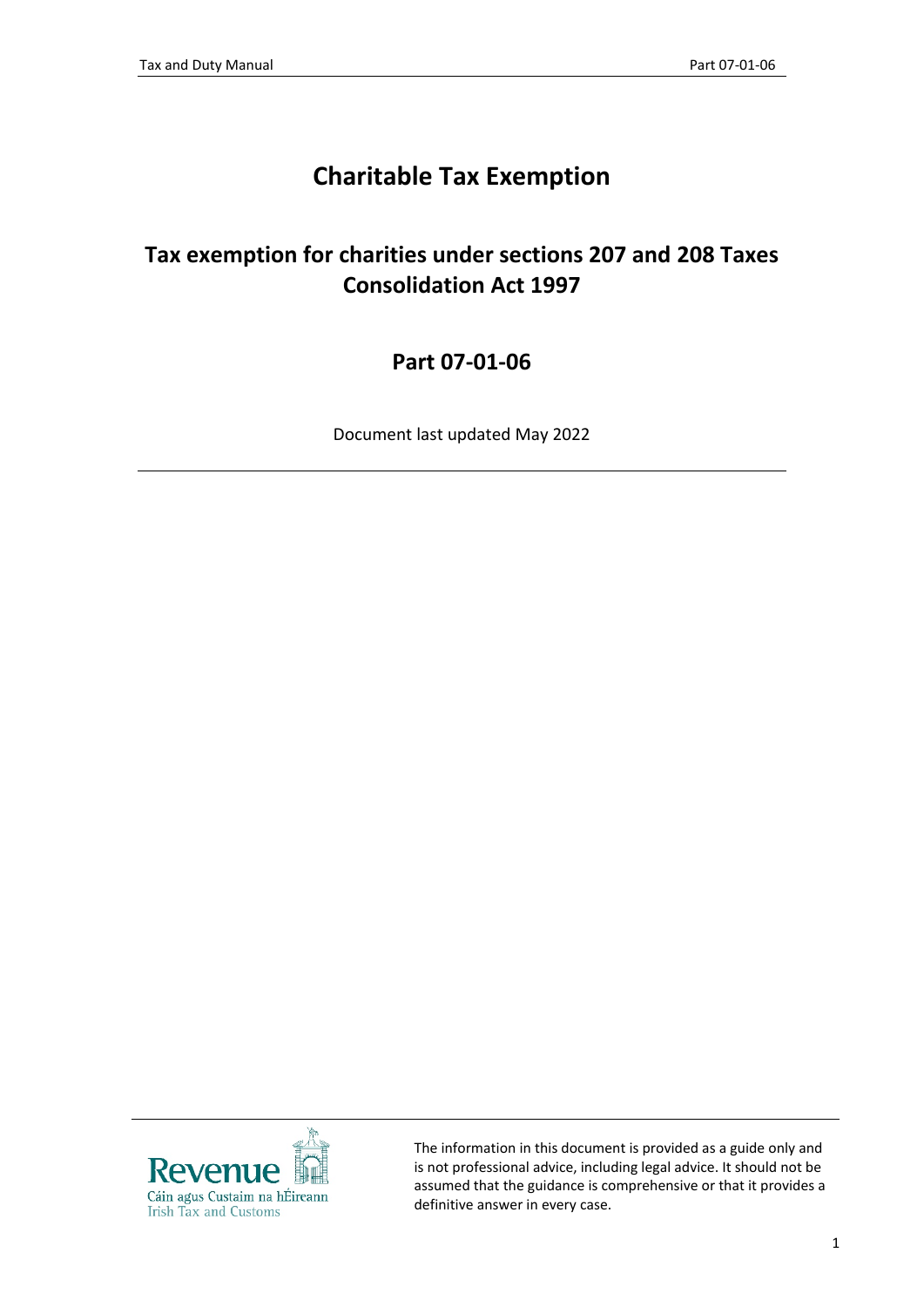#### **Table of Contents**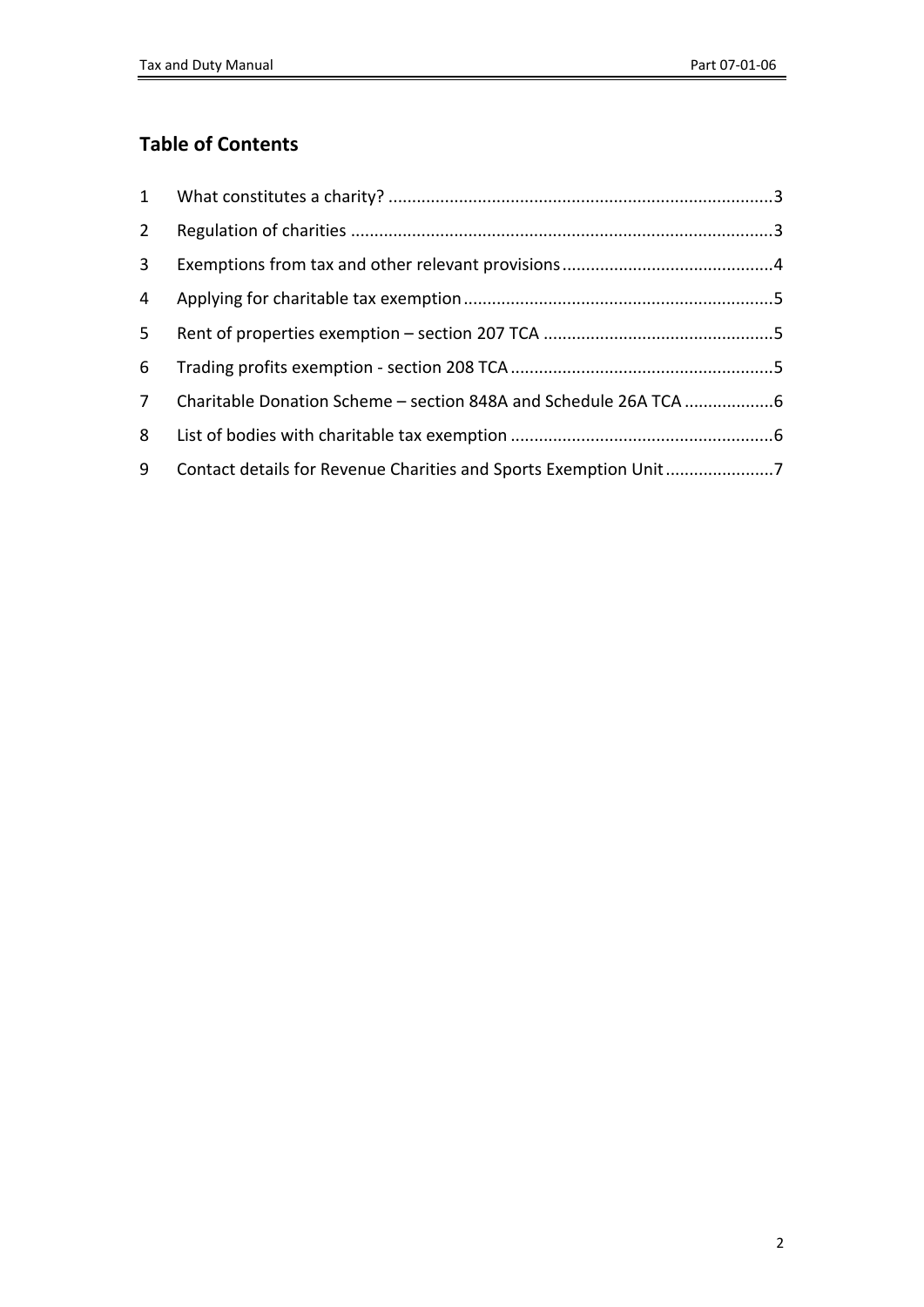### <span id="page-2-0"></span>1 What constitutes a charity?

There is no comprehensive definition of the terms "charity" or "charitable purposes" in the Taxes Consolidation Act 1997 (TCA). The definition of "charity" in both sections 208 and 208A TCA states:

"charity" means any body of persons or trust established for charitable purposes only [.]

The modern interpretation of the term "charitable purposes" stems from Lord Macnaghten's judgement in *Commissioners for the Special Purposes of the Income Tax* **v** *Pemsel* in 1891 (3 TC 53). The Charities Act 2009, introduced to make provisions for the registration, regulation and protection of charitable organisations and trusts, has broadly adopted the definition of charitable purposes outlined in the *Pemsel* case, namely:

- 1. the prevention or relief of poverty or economic hardship;
- 2. the advancement of education;
- 3. the advancement of religion; or
- 4. any other purpose that is of benefit to the community.

A body which is refused charitable tax exemption, or a charity whose exemption is withdrawn, has a legal right to appeal that decision to the Tax Appeals Commission (which is independent of Revenue).

Before an appeal can be heard, however, there must be evidence that a charge to tax has been incurred by the body seeking the exemption or the charity seeking to have its tax exemption reinstated, as the case may be.

# <span id="page-2-1"></span>2 Regulation of charities

The general regulation of charities, including monitoring of the activities of individual charities, is a matter for the Charities Regulator, which is an independent body set up under the terms of the Charities Act 2009.

Since the establishment of the Charities Regulator, all applications to register as a charity must now be submitted to the Charities Regulator under Section 39 of the Charities Act 2009. Once charities have been registered with the Charities Regulator they can apply to Revenue's Charities and Sports Exemptions Unit for charitable tax exemption.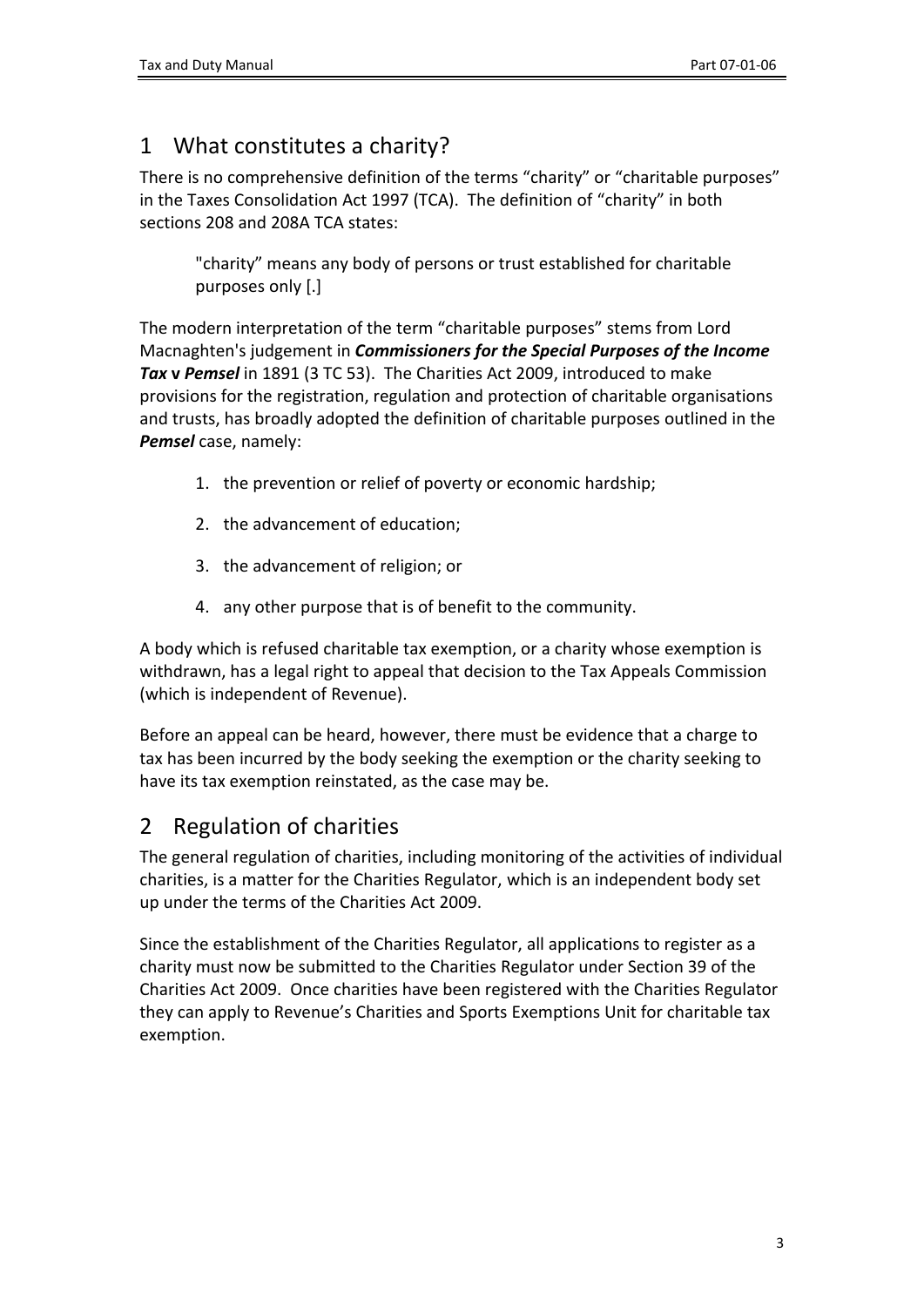For information in relation to the registration and regulation of charities, please contact the Charities Regulator, whose contact details are:

**Address:** 3 George's Dock, IFSC, Dublin 1, D01 X5X0.

**Phone:** 01 2118600

**Email:** [info@charitiesregulator.ie](mailto:info@charitiesregulator.ie)

#### <span id="page-3-0"></span>3 Exemptions from tax and other relevant provisions

Tax exemptions are available to charities in respect of

**Income Tax:** Sections 207 and 208 TCA

**Corporation Tax**: Sections 76 and 78 TCA

**Capital Gains Tax**: Section 609 TCA

**Deposit Interest Retention Tax**: Section 266 TCA

**Capital Acquisitions Tax:** Sections 17, 22 and 76 Capital Acquisitions Tax Consolidation Act 2003

**Stamp Duty (on a transfer or lease of land):** Section 82 Stamp Duties Consolidation Act 1999

**Professional Services Withholding Tax:** Section 520 TCA 1997

Other tax issues relevant to charities are detailed below.

**Dividend Withholding Tax (DWT):** is provided for in Part 6 Chapter 8A TCA. DWT does not have to be deducted from distributions to charities in certain circumstances. Please see Tax and Duty Manual (TDM) [Part](https://www.revenue.ie/en/tax-professionals/tdm/income-tax-capital-gains-tax-corporation-tax/part-06/06-08a-01.pdf) [06-08A-01](https://www.revenue.ie/en/tax-professionals/tdm/income-tax-capital-gains-tax-corporation-tax/part-06/06-08a-01.pdf) for further details.

**Local Property Tax:** under sections 7 and 7A Finance (Local Property Tax) Act 2012, residential properties of certain charitable trusts may, in specific defined circumstances, be exempt from Local Property Tax.

**PAYE/PRSI/USC:** Charities that are employers must operate the PAYE system when paying emoluments to their employees and are treated in the same manner as any other employer.

**VAT:** While there is no general VAT exemption for charities, some VAT reliefs may apply to charitable bodies. Please see the [VAT](https://www.revenue.ie/en/companies-and-charities/charities-and-sports-bodies/vat-compensation-scheme/vat-compensation-scheme-for-charities/index.aspx) [Compensation](https://www.revenue.ie/en/companies-and-charities/charities-and-sports-bodies/vat-compensation-scheme/vat-compensation-scheme-for-charities/index.aspx) [Scheme](https://www.revenue.ie/en/companies-and-charities/charities-and-sports-bodies/vat-compensation-scheme/vat-compensation-scheme-for-charities/index.aspx) page on the Revenue website for further information on these reliefs.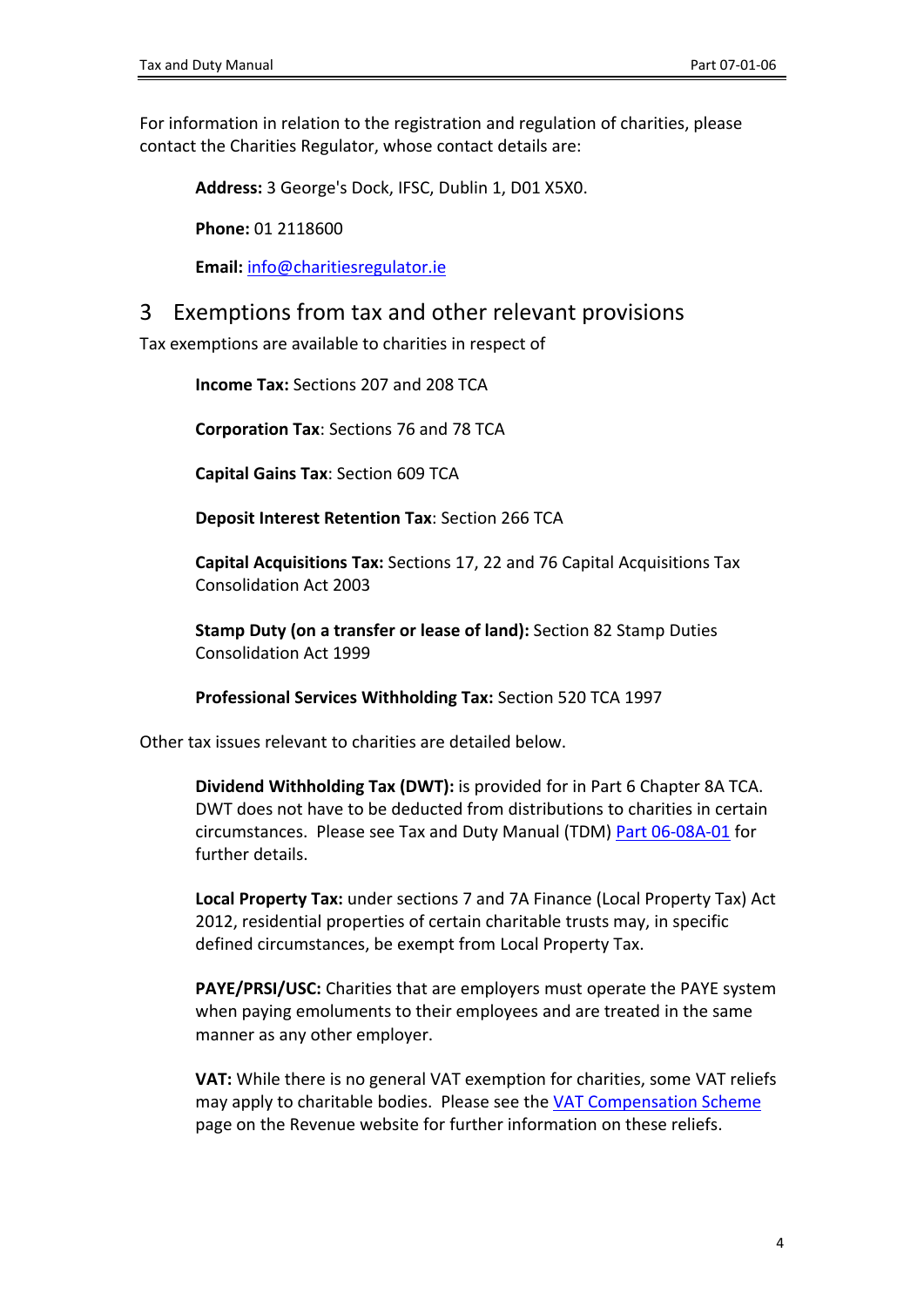When tax exemption is granted, the charity is issued with a reference number beginning with the letters CHY followed by a number of digits. This reference should be quoted in all correspondence with Revenue.

### <span id="page-4-0"></span>4 Applying for charitable tax exemption

Applications for charitable tax exemption must be made through ROS. The online application form known as the Charities and Sports Bodies e-Applications, outlines the application procedure and sets out the supporting documentation which must be submitted with the application. The applicant must ensure that proper systems are in place for the keeping of adequate accounts and records and, if necessary, that it is registered for PAYE and VAT purposes.

A charity is subject to a Revenue compliance intervention in the same manner as any other body. Revenue has noted that some bodies with charitable tax exemption may not be fully aware of their obligations regarding the operation of the PAYE system for employees. As stated above, the exemptions from income tax under section 207 or 208 TCA do not affect the PAYE, PRSI or USC obligations of any body or trust in its capacity as an employer.

### <span id="page-4-1"></span>5 Rent of properties exemption – section 207 TCA

Section 207 TCA grants exemptions from income tax on:

- rents and profits of any property belonging to a hospital, public school or almshouse, or vested in trusts for charitable purposes, in so far as the rents and profits are applied to charitable purposes only
- interest, annuities, dividends or shares of annuities taxable under Schedule C; yearly interest or other annual payment chargeable under Schedule D; and on any distribution chargeable under Schedule F, forming the income of any body of persons established for charitable purposes, in so far as the income is applied to charitable purposes only; and
- any interest annuities, dividends or share of annuities in the names of trustees applicable towards the repair of buildings "used solely for the purposes of divine worship", insofar as the income is applied to such purposes.

# <span id="page-4-2"></span>6 Trading profits exemption - section 208 TCA

Section 208 TCA exempts trading profits from income tax arising to charities. There are two important requirements attaching to the trading exemption.

First, the income must be applied solely to the purposes of the charity.

Second, one of the following conditions must be satisfied:

1. The trade must be exercised in the carrying on of a primary purpose of the charity. An example of this type of arrangement would be a religious organisation which sells religious books and magazines - the main object of the organisation is the promotion of religion and the sale of books and magazines is a facility to achieve that object.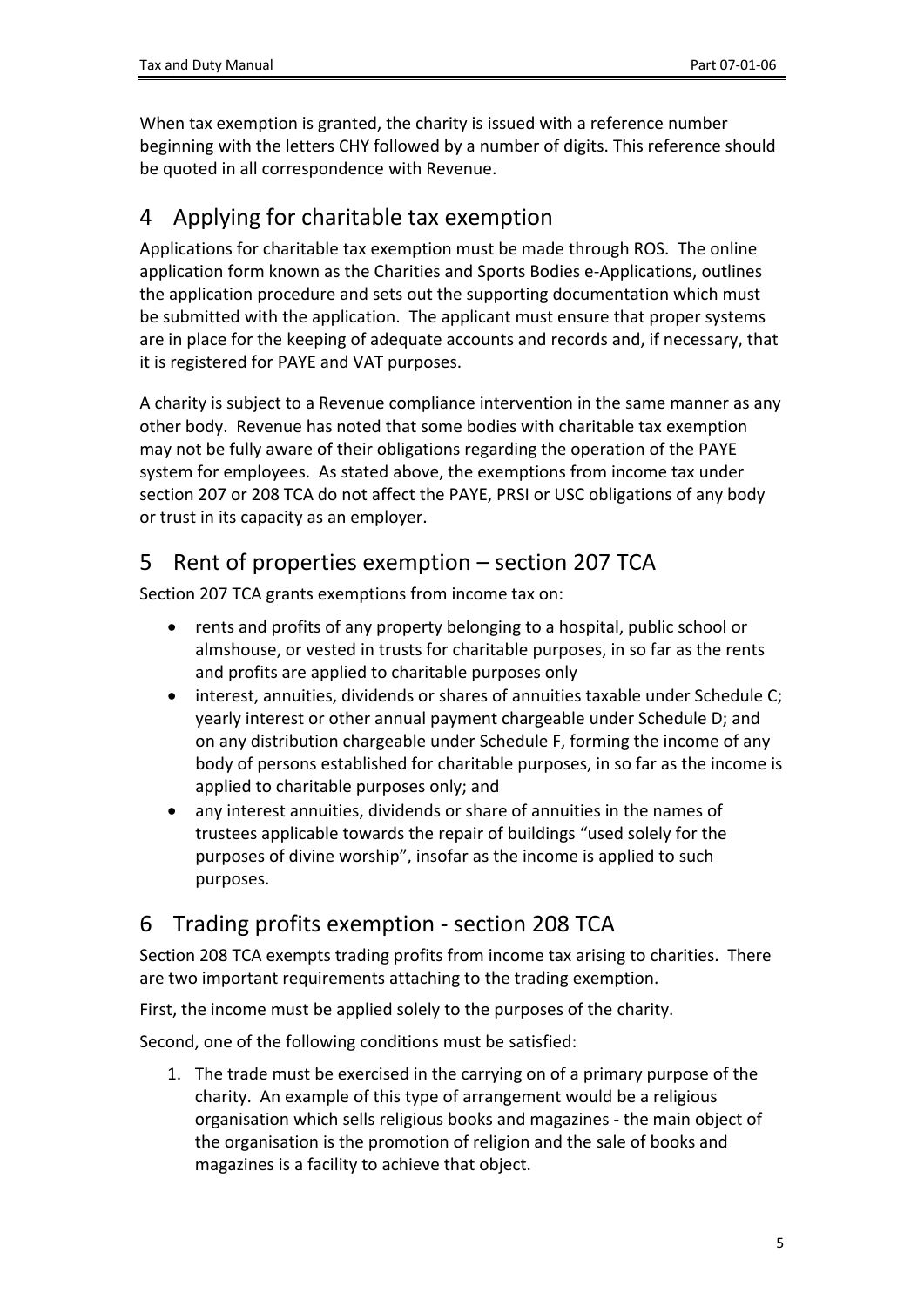Or

2. The work in connection with the trade is carried on mainly by beneficiaries of the charity. An example of this would be the sale of goods produced by people with a disability through a shop or mail order/online catalogue.

#### <span id="page-5-0"></span>7 Charitable Donation Scheme – section 848A and Schedule 26A TCA

Section 848A and Schedule 26A TCA provide for a scheme of tax relief known as the Charitable Donation Scheme for qualifying donations to certain "eligible charities" and other "approved bodies". Under Part 3 of Schedule 26A, the scheme may be availed of by

- Charities established in the State that have been granted tax exemption under section 207 for a period of at least two years, and
- Charities established in a European Economic Area (EEA) state, other than Ireland, a European Free Trade Area (EFTA) state or the United Kingdom, that have received a notice of determination from Revenue in accordance with section 208A at least two years prior to the date of the application for authorisation to operate as an eligible charity.

Where one or more eligible charities that had been previously granted exemption from tax under section 207 (known as the charitable tax exemption) has or have been the subject to a process of amalgamation or re-organisation, the exemption can continue to apply if the body or bodies held Revenue authorisation and had met all relevant conditions prior to restructuring for a period of at least two years.

### <span id="page-5-1"></span>8 List of bodies with charitable tax exemption

A list of all Irish registered charities is maintained by the Charities Regulatory Authority (CRA) and can be accessed at the following link: [www.charitiesregulator.ie/en/information-for-the-public/search-the-register-of](file:/home/alfresco/www.charitiesregulator.ie/en/information-for-the-public/search-the-register-of-charities)[charities.](file:/home/alfresco/www.charitiesregulator.ie/en/information-for-the-public/search-the-register-of-charities)

Details of charities which are authorised for the Charitable Donation Scheme are published on the Revenue website at the following links:

- [LIST](https://www.revenue.ie/en/corporate/documents/statistics/registrations/authorised-charities-resident.pdf) [A](https://www.revenue.ie/en/corporate/documents/statistics/registrations/authorised-charities-resident.pdf): Resident charities authorised under the "Scheme of Tax Relief for Donations to Eligible Charities and other Approved Bodies" under the terms of section 848A TCA.
- [LIST](https://www.revenue.ie/en/corporate/documents/statistics/registrations/authorised-charities-non-resident.pdf) [B:](https://www.revenue.ie/en/corporate/documents/statistics/registrations/authorised-charities-non-resident.pdf) Non-Irish resident charities authorised under the "Scheme of Tax Relief for Donations to Eligible Charities" under the terms of section 848A TCA.

For further information on the Charitable Donation Scheme, please refer to TDM [Part](https://www.revenue.ie/en/tax-professionals/tdm/income-tax-capital-gains-tax-corporation-tax/part-36/36-00-17.pdf) [36-00-17.](https://www.revenue.ie/en/tax-professionals/tdm/income-tax-capital-gains-tax-corporation-tax/part-36/36-00-17.pdf)